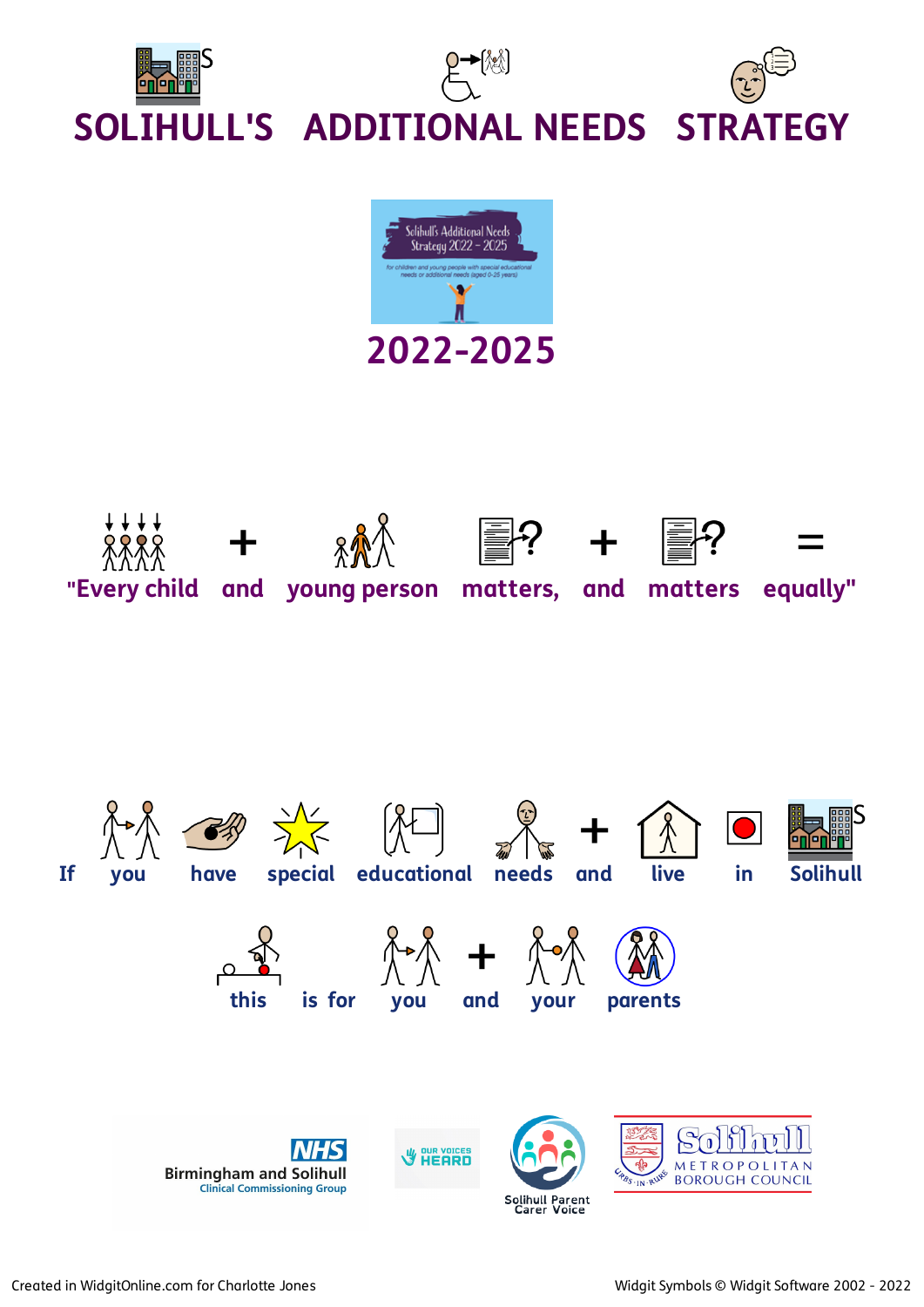





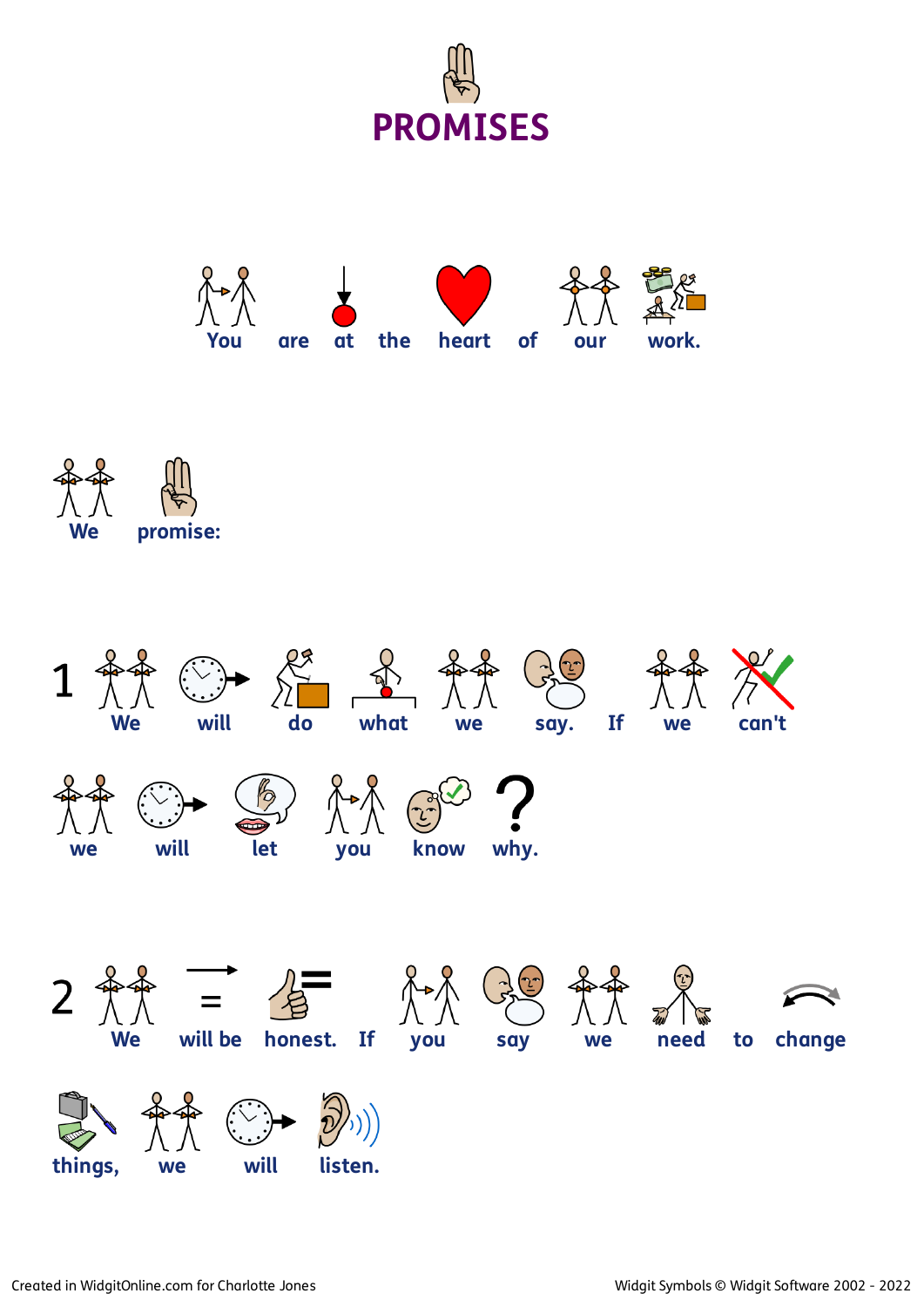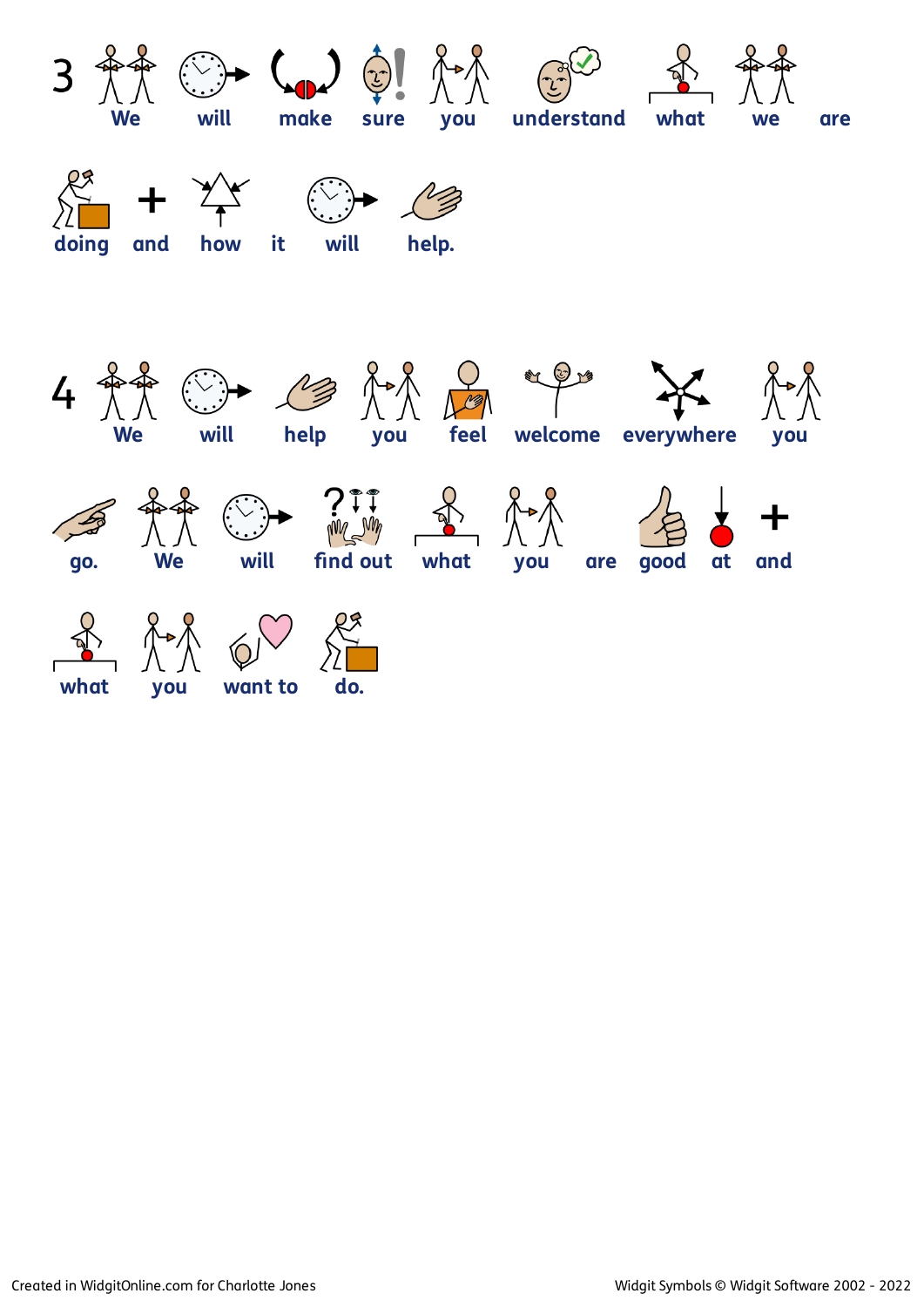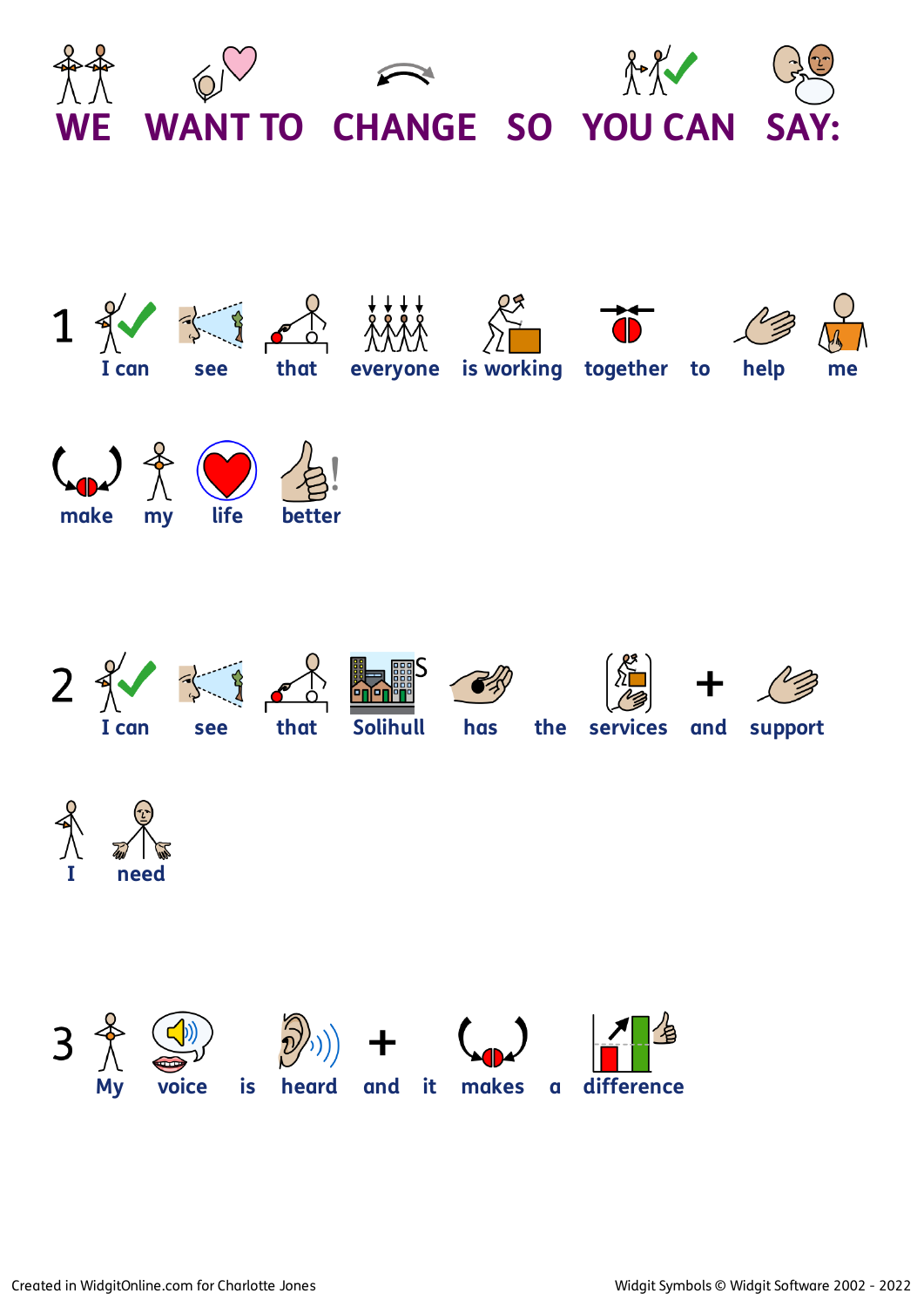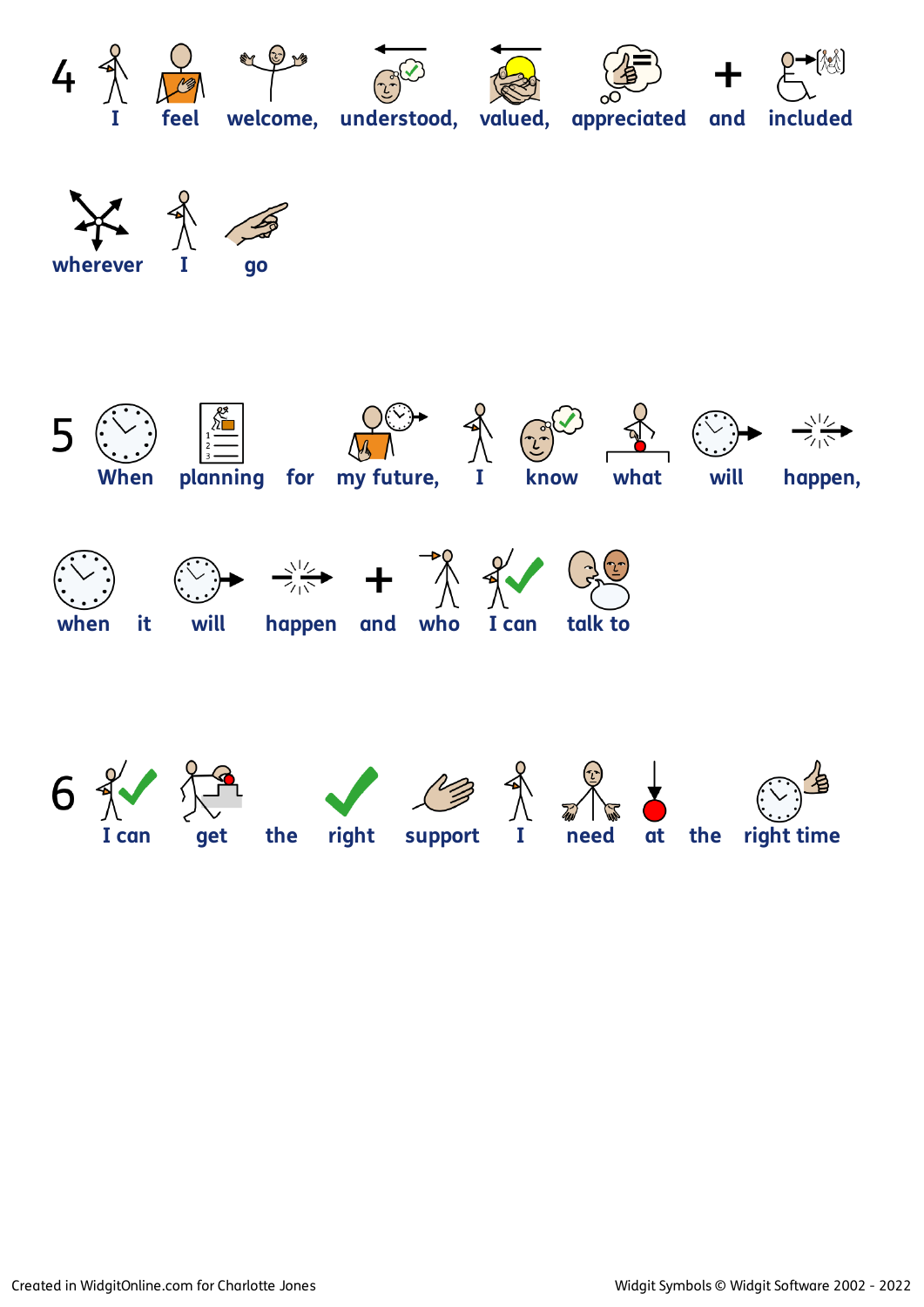



**4) Help everyone in your life work together better**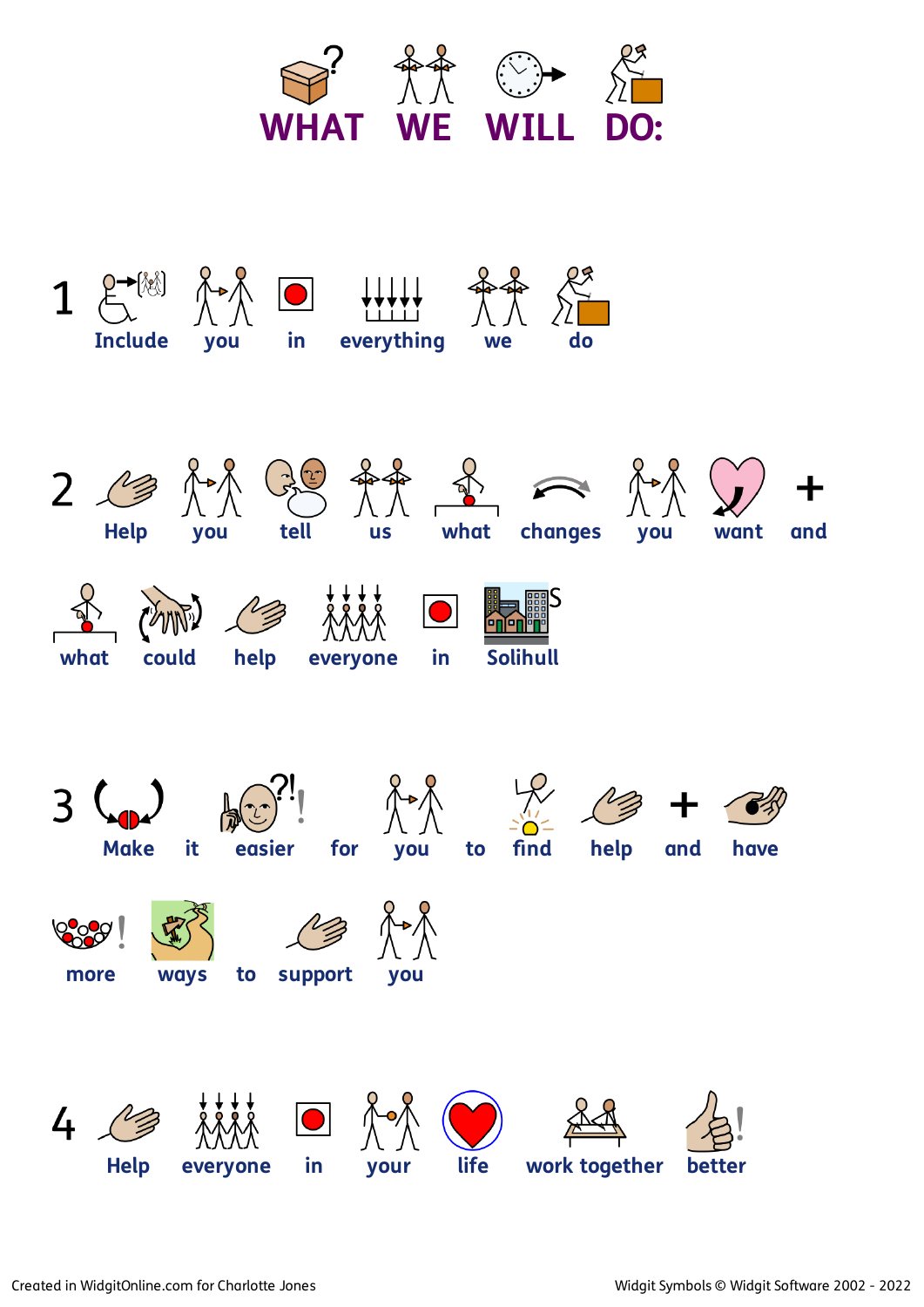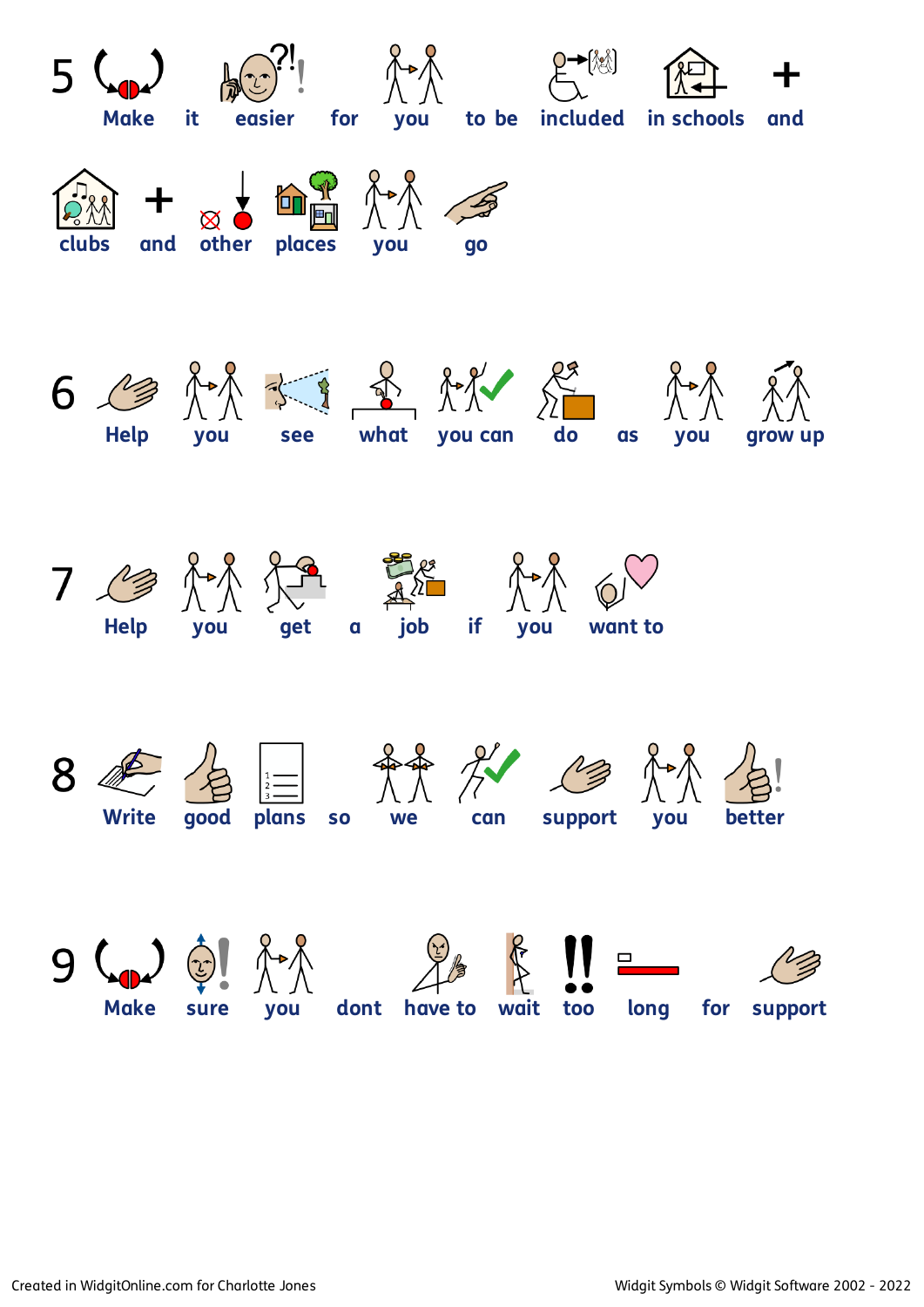

















REA **4) If you feel happy going to school, clubs and other things**







 $\begin{matrix} 8 & 8 \\ 1 & 1 \end{matrix}$ **you do**















5 个人 个个